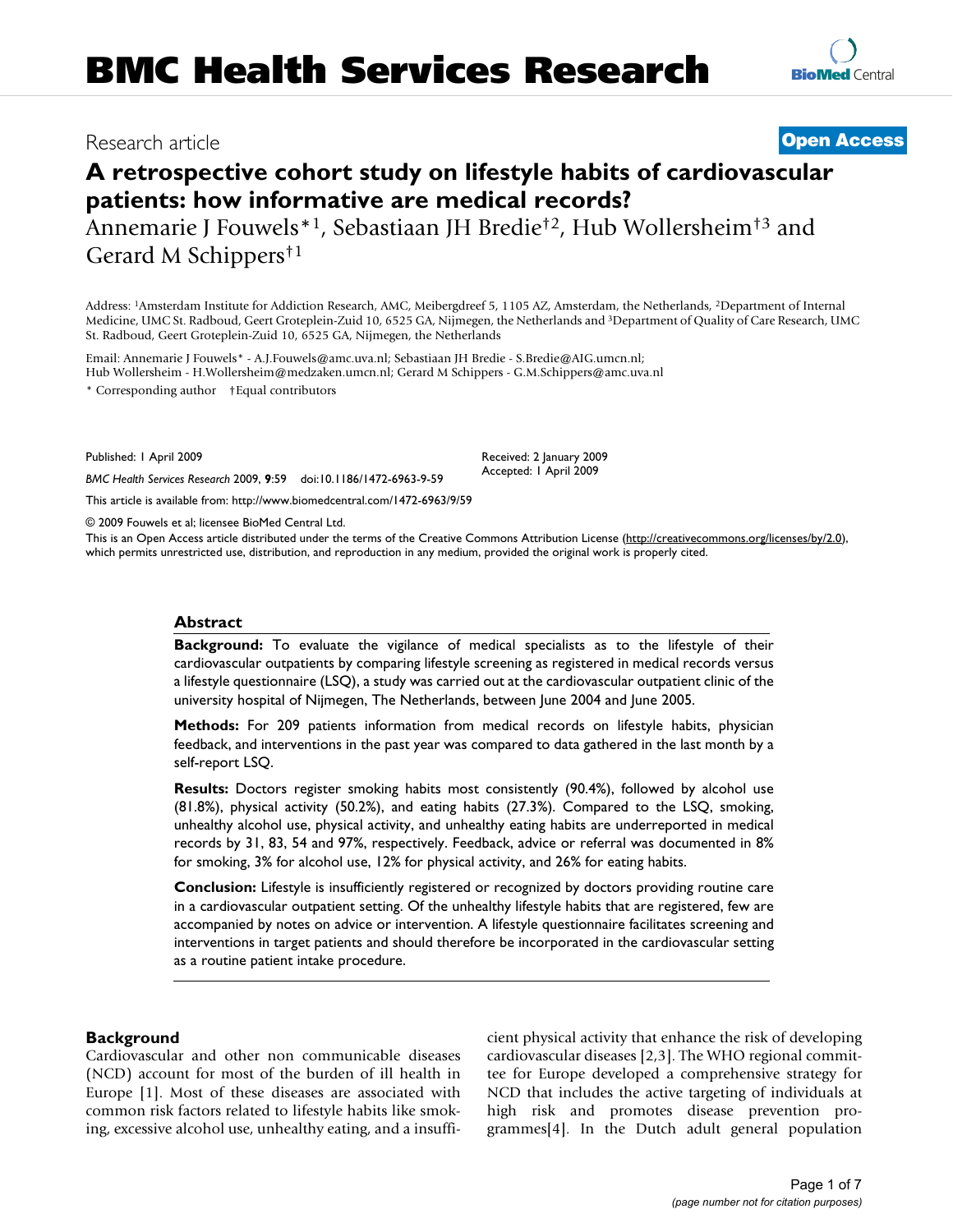about, 28% are smokers, 10% consume alcoholic beverages beyond health limits, only one third to one fifth eat fruit and vegetables as recommended, and 46% are overweight. [5]. Several studies in patients with elevated risk or manifest cardiovascular disease indicate favourable effects on cardiovascular risk profiles after a lifestyle change to increase physical activity and reduce body weight [6]. Ornish et al. (1998) demonstrated that, compared to control group, after five years, coronary atherosclerosis was diminished in patients who adhered to intensive lifestyle changes, and 50% fewer cardiac events occurred. [7] In a review of the impact of smoking cessation and smoking interventions in patients with coronary heart disease (CHD), Van Berkel et al. (1999) found that myocardial (re-) infarction declines by 36% in patients who stop smoking after an infarction [8].

The US national high blood pressure education program for the prevention and treatment of high blood pressure recommends weight loss, reduced sodium intake, increased physical activity and limited alcohol consumption [9]. In addition, a diet rich in fruit, vegetables, and low saturated and total fat has also proved to lower blood pressure and reduce cardiovascular disease risk [10] The European societies of hypertension, and cardiology defined observed adverse lifestyle trends among European CHD patients as a cause for concern and urged medical practitioners to place the highest priority on preventive activities that address lifestyle, risk factors, and therapy. The aim is to reduce risk of further coronary and other atherosclerotic events, improve quality of life, and increase chances of survival [11].

In a meta-analysis of methods to modify specific types of behaviour in patients without diagnosed disease, larger effects were produced when information on nutrition, weight, smoking, and alcohol consumption included personal communication [12]. Most patients appreciate their physician paying attention to their lifestyle habits, and most doctors report they are willing to discuss lifestyle habits with their patients [13]. Moreover, physicians are able to promote their patients' healthy behaviour [14].

Nevertheless, the proportion of patients with elevated cardiovascular risk who receive lifestyle attention from their doctors is lower than is generally recommended [15-18]. Although smoking is by far the habit best registered by physicians, it was addressed by general practitioners (GP) in only one-quarter to three-quarters of patient records, according to various studies [19-21,17-19]. In a study by Palonen [22], a patient survey closely resembled the rating of internal medicine residents, they registered smoking status in just over half of their patients and gave advice on smoking cessation to only two-thirds of their smokers. More results were found in Eccles study [23] of lifestyle habits in hypertensive older patients, which shows a gap of 20–50% between habits reported and registered in medical records, even among GP's who say they always inquire about lifestyle habits.

The effect of registration on counselling to stop smoking, was studied by Rothemich [24]. When smoking status was documented as a routine vital sign, brief advice for smoking cessation rose from 53.4% tot 61.9%. Since assessment and monitoring are the first necessary steps before interventions, the registration of risky lifestyle should be mandatory in general health practice, the focus of most studies. We have focused on patients in a cardiovascular setting, where record keeping and attention to risky behaviours are perhaps even more indispensable. This study aims to explore the gap between the documentation, in routine medical care, of lifestyle habits in the medical records and the reporting by patients of their own smoking, alcohol use, physical activity and eating habits. What is the prevalence of unhealthy lifestyle habits as reported by patients? Did physicians, according to their record notes, offer preventive care to their patients with unhealthy lifestyle?

### **Methods**

The study was conducted from June 2004 until June 2005 in an outpatient clinic for general internal medicine of the University Medical Centre St. Radboud in Nijmegen, a university hospital that is located in the southern part of the Netherlands and covers primarily an urban region. The hospital has both a regional and supra regional function. For the purpose of this study, only the ward for (cardio)vascular illnesses was involved to include patients. The LSQ was completed by participants of a larger study (Fouwels et al., submitted), testing the effectiveness of lifestyle feedback on behavior change. In June 2005, 375 patients had completed the questionnaire and seven patients had refused to do so. The majority of patients, 94%, was born in the Netherlands, one third (33%) followed higher education, and 46% was employed. Out of these patients, 223 had at least one unhealthy lifestyle, their records were searched and 209 were found. We studied medical records on 118 male and 91 female patients, mean age of 55.6 years. All patients were known with manifest cardiovascular disease or with one or more cardiovascular risk factors, who consented to complete the LSQ. A formal informed consent was not required because the central committee on research involving human subjects decided not to judge our study, since the LSQ is only a more structured and detailed way of gathering routine information. The questionnaire was filled out either at the clinic or at home without consuming actual consultation time. About two-thirds of the patients in our study were able to fill out the questionnaire electronically. Eligible patients were those able to understand Dutch, older than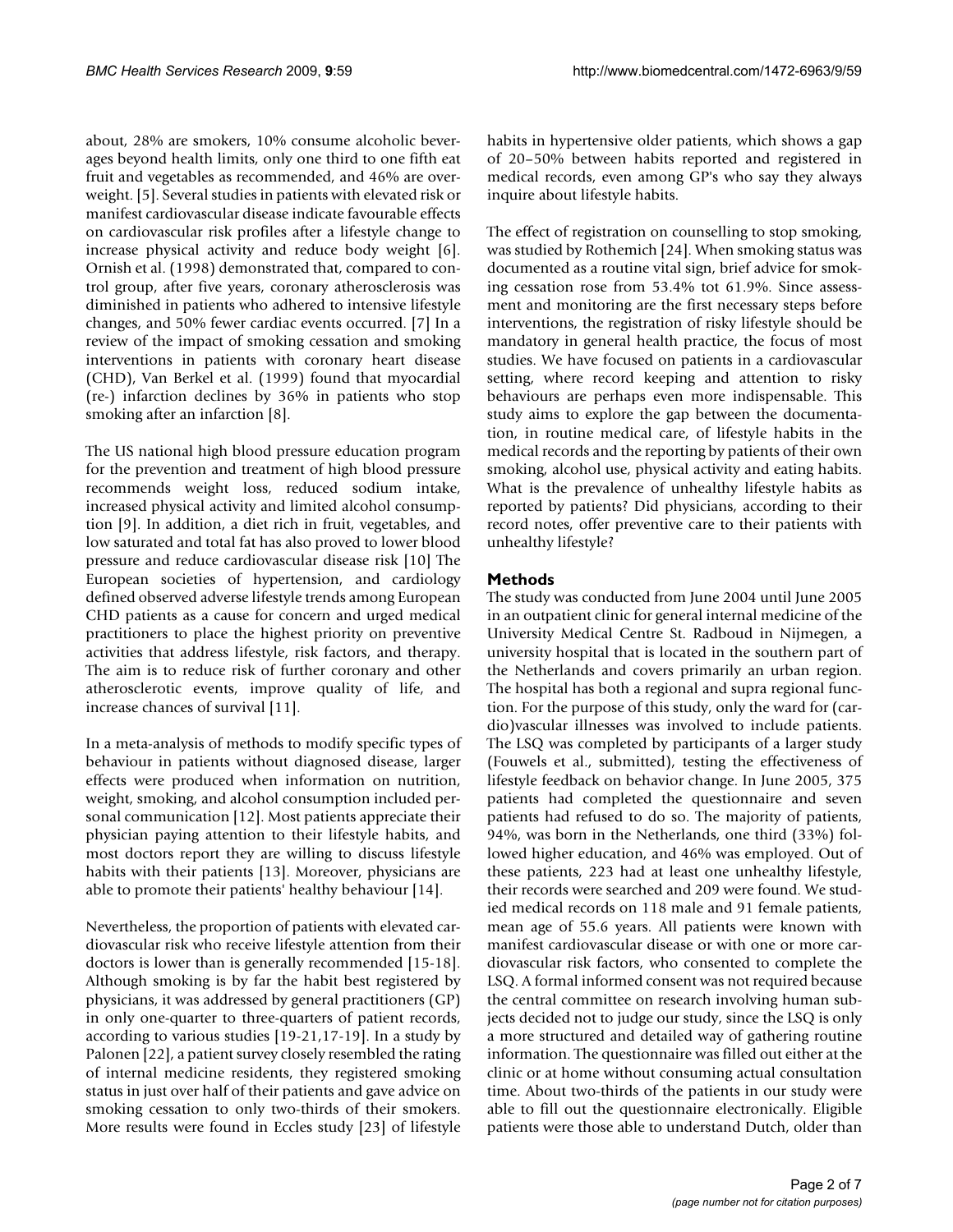18 years and below 80, and for whom, according to their doctor, change of lifestyle was not overruled by other medical priorities.

The average number of diagnoses per patient was 1.4 *(290 diagnoses/209 patients)* The most frequent diagnoses were: ischemic heart diseases in 18 patients and other heart diseases in 6 patients. CVA/TIA was found in 6 patients and peripheral vascular disease in 41 patients. Diabetes was found in 18; hyperlipidaemia and/or hyperlipoproteinaemia were found in 113 patients, and 60 patients were hypertensive. Adipositas was mentioned as a diagnoses in 7 patients and smoking as a risk factor was mentioned in 4.

#### *Medical records*

To extract data from the 209 medical records, a form was developed to collect lifestyle habits over the past year. Any notes collected about a specific lifestyle habit at the initial visit and at the last year's consultations were collected. We divided the notes into "registrations" of lifestyle habits and "interventions" addressing lifestyle habits. "Registration" was defined as any reference in medical records to smoking, alcohol consumption, physical activity, eating habits, and body weight. "Intervention" was defined as any information, feedback, advice, or referral given in order to change lifestyle by any doctor participating in the routine care of the 209 patients. We used any documented doctors' judgement to define (un)healthy lifestyle, irrespective the presence if quantitative information. Only, if no judgment was available we interpreted any notes on smoking, alcohol use, and physical activity as unhealthy by using cut-off points (see Table 1).

These included any daily cigarette or cigar use; an average alcohol intake above three units a day for men and above two units a day for women; physical activity with a duration of less than thirty minutes per day and/or less than twice a week; and a Body Mass Index (BMI) above 25 kg/ m2. A unit of alcohol is the approximate amount that is routinely served, i.e., 6 oz wine, 12 oz beer, and one fluid ounce of hard liquor.

#### *Lifestyle Questionnaire (LSQ)*

A computerized version of the questionnaire was used (database programme FileMaker Pro 5.5) but a printed version was also available. It took about five minutes to transfer the answers from the printed version to our computer program. Two feedback forms per questionnaire were generated, giving a score visualized in emoticons. One was more detailed, for the physician; one was more general, for the patient. Our 85-item LSQ asks patients about habits of the previous month. It is a compilation of existing questionnaires, and their original cut-offs have been applied. Cut offs used for all 4 studied lifestyle habits are well known and generally accepted by Dutch physicians and patients *alike*. Although the LSQ has not been validated as a compound list, all separate lists have acceptable validity and reliability and have been used to assess smoking, alcohol use, physical activity and eating habits in general health care settings. The LSQ consists of the following sections:

1) Height in meters and weight in kilograms to calculate the BMI.

2) Twelve questions about smoking, of which six concern pack-years, the mean daily number of cigarettes, and the kind of tobaccos smoked; six items of the Fagerström Test for Nicotine Dependence (FTND) [25] were added to measure the effects of situational variables on smoking. A Fagerström-score can be derived using these items to indicate the degree of nicotine dependency of the patient. In this study we used any daily cigarette use as the cut-off point between healthy and unhealthy behaviour.

3) Seven questions about habitual physical activity, i.e., the short version of the International Physical Activity Questionnaire (IPAQ) [26,27], which measures the minutes of physical activity per week and the average daily time spent sitting (e.g., on a chair). In that questionnaire

|  |  |  | Table 1: Cut-off points for unhealthy lifestyle habits applied in medical records and LSQ. |
|--|--|--|--------------------------------------------------------------------------------------------|
|--|--|--|--------------------------------------------------------------------------------------------|

| Lifestyle habit                                               | Cut-off for unhealthy in medical records                                                | Cut-off for unhealthy in LSO                                                                       |
|---------------------------------------------------------------|-----------------------------------------------------------------------------------------|----------------------------------------------------------------------------------------------------|
| Smoking (package-years, cigarettes per day)                   | Current smoking                                                                         | idem                                                                                               |
| Alcohol use (alcohol; average daily alcohol use in units)     | > 2 U/day for females<br>> 3 U/day for males                                            | idem                                                                                               |
| Physical activity (type and frequency of physical activity)   | Once a week or less*                                                                    | Activity index: < 42 points                                                                        |
| Eating habits (intake of vegetables, fruit, fibre and fat)    | Sufficient intake*                                                                      | Fruits/vegetables < $400$ g/day<br>fibre $\geq 3$ g/M ;<br>total $Fact \geq 35\%$ of energy intake |
| Body Weight (body weight in kilograms; Body Mass Index (BMI)) | Overweight/underweight*<br>or BMI $>$ 25 kg/m <sup>2</sup><br>$BMI < 20 \text{ kg/m}^2$ | $BMI > 25$ kg/m <sup>2</sup><br>$BMI < 20$ kg/m <sup>2</sup>                                       |

 $U =$  units, a unit equals one standardized glass; g/MJ = gram/megajoule; g = grams; kg/m<sup>2</sup> = kilograms/square meters; \*judgment by doctor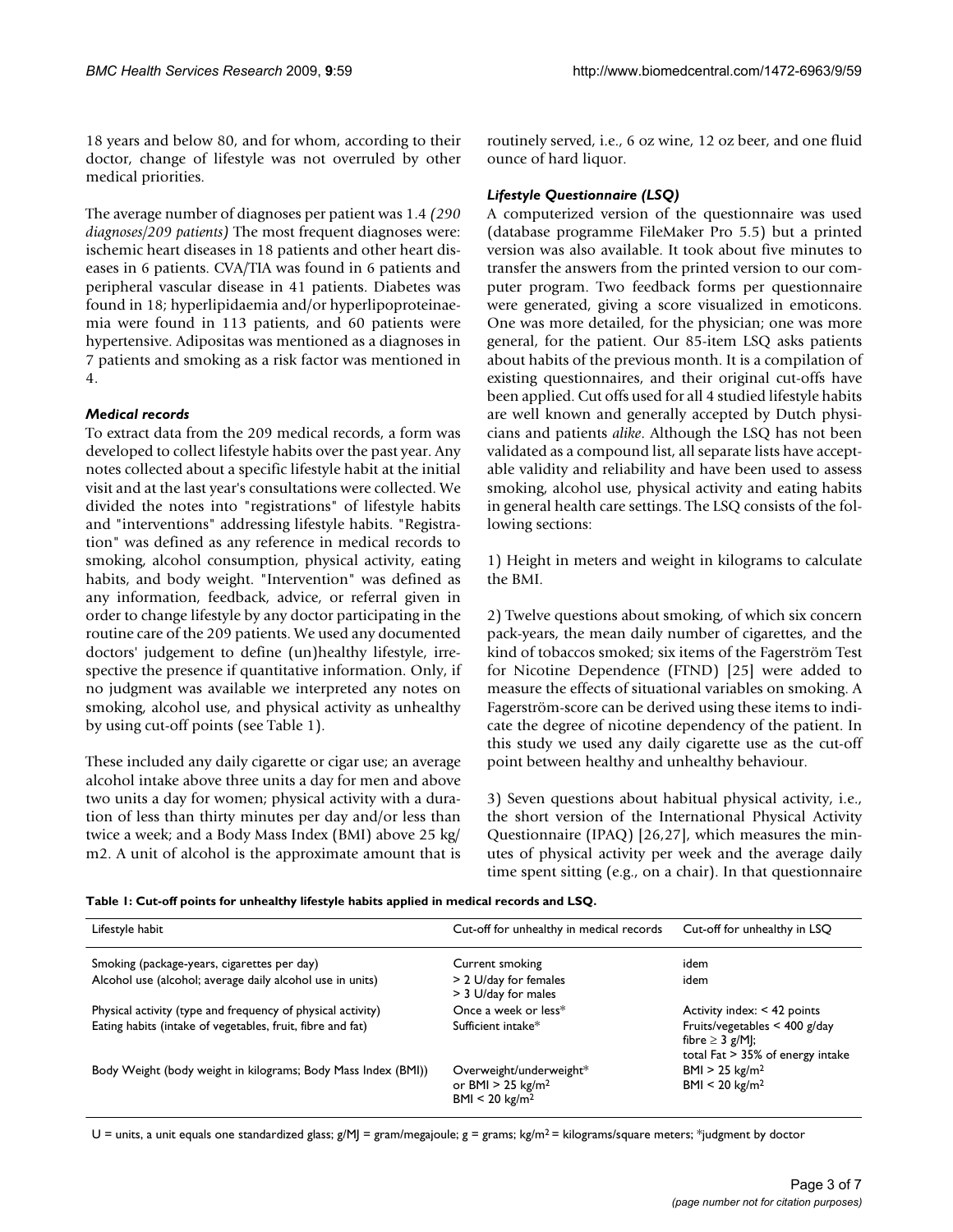a minute per week is valued 0.4 points for heavy physical activity, 0.2 points for moderate and 0.15 for low activity.

4) Twenty-six questions about eating habits using the Dutch Food Habit Questionnaire concerning fat, fibre, vegetable, and fruit intake [28,29]. Fourteen questions measure total fat and saturated fat intake as a percentage of total energy intake, e.g., asking about whole versus skimmed dairy products, use of cooking oil for baking and roasting, ingestion of meat products, pastry, and candy bars. Six questions measure fibre intake in gram/ kilocalories, e.g., asking about use of wholemeal bread, pastas, and brown rice. Six questions measure vegetables and fruit intake in grams per day, asking about consumption of salad, other vegetables, and pieces of fruit.

5) Ten questions about alcohol drinking behaviour from the Alcohol Use Disorders Identification Test (AUDIT) [30-32]. The AUDIT includes three questions to measure the frequency and quantity of alcohol use (and possible binge drinking) and three questions to address symptoms of alcohol dependency. The last four items address possible psychosocial problems.

In order to compare the outcome of our LSQ with that of the medical records concerning unhealthy lifestyle behaviours, the results were categorized according to the cut-off points displayed in Table 1.

#### *Study evaluation procedure*

For each patient who completed the LSO  $(N = 209)$ , we reviewed a corresponding medical record. Any written documentation on lifestyle habits in record notes of all consultations for one year preceding completion of the LSQ was observed. Information from the initial consultation was included, even if it occurred more than one year before, since doctors refer tot these baseline notes at succeeding consultations.

#### *Reliability of data extraction from medical records*

To assess inter-observer agreement out of data extraction from medical records, a simple random sample of 20 cases were reviewed independently by a medical doctor and a researcher, each unaware of the other's results. Intraobserver agreement was determined by twice rating the registration of the 20 selected cases, with a three months interval.

Cohen's kappa coefficient could not be computed for the majority of items because one or both raters did not use all categories. For this reason, we report percentage observed agreement instead of kappa's. The amount of observed inter-observer as well as intra-observer agreement was calculated per item. The observed intra-observer agreement was 100% for all items of the medical record registration, the inter-observer agreement 85%. Based on these results, both observed intra- and inter-observer agreement were considered good.

#### *Calculations and Statistics*

Data extracted from the medical records were designated "healthy" or "unhealthy" for each lifestyle habit, based on our judgment or quantitative and/or qualitative information written by the doctors. The extent to which the medical records agreed with the "healthy" or "unhealthy" data generated by the LSQ was assessed by means of a chisquare test. Significance level was set at 0.05. If information in the medical record about a specific lifestyle behaviour was insufficient to score "healthy" or "unhealthy, it was coded only as "registered".

#### **Results**

Just above half of the 209 patients  $56.5\%$  (n = 118) were men. Mean age was 55.6 years (SD = 13,5; range: 19–83). Time elapsed since start of last treatment ranged between 0 and 35 years, with a median of 10 years. The last year's record notes represented upon 1 to 20 visits, with a mean of 4 visits per patient and a median of 6. No documentation at all on any of the lifestyle habits was found in 10 records (4.8%).

Table 2 charts the registration of lifestyle habits in the 209 medical records. The notes on a particular lifestyle have been counted for the initial visit and for the last year's records. These comprise the total records mentioned below, as distinct from records for only the last year, which are sometimes considered separately. Notes on smoking behaviour were found in 189 (90.4%) of the total records, and 16 interventions were registered. Last year's notes on smoking were found for 81 patients, and 9

Table 2: Registration of lifestyle habits in the initial visit and the last year's notes (*n* = 209 medical records); values are presented as *n* **(%)**

| Lifestyle habit   | Initial visit | Last year's notes | Initial visit plus last year's notes |
|-------------------|---------------|-------------------|--------------------------------------|
| Smoking           | 164(78)       | 81 (39)           | 189(90)                              |
| Alcohol use       | 151(72)       | 47 (22)           | 171(82)                              |
| Physical activity | 58 (28)       | 49 (23)           | 105(50)                              |
| Eating habits     | 47 (22)       | 13(6)             | 57 (27)                              |

*n*, number of cases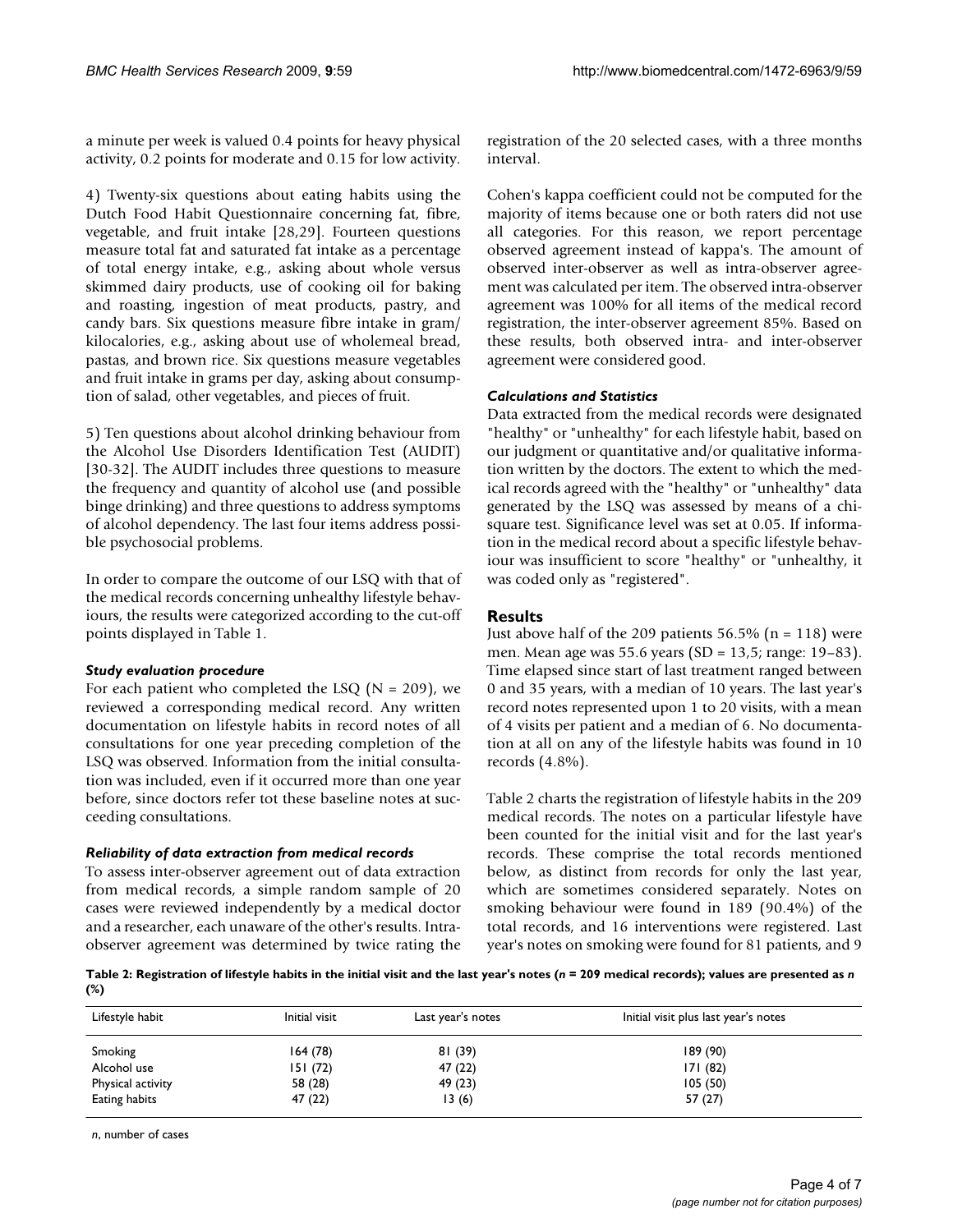of 20 current smokers received advice from their doctors. One of the advised patients was referred for further treatment.

Alcohol consumption was mentioned in 171 of the total records (81.8%). In the last year's notes, average alcohol consumption, expressed as units a day/week was registered for 47 patients (22.5%). Consumption above the health limit was noted for 7, of whom 5 were given an intervention. Information on physical activity was mentioned in 105 (50.2%) of the total records and 13 interventions were registered. In last year's notes, an assessment of physical activity was found for 49 patients, and a low level of physical activity was noted for 27, of whom 9 received feedback.

Body weight was registered in 206 (98.6%) of the total records. As for eating habits, 57 medical records contained notes on this lifestyle behaviour, and 15 patients were offered advice. Of the last year's records, 13 contained notes on eating habits. An unhealthy diet was mentioned for 3 patients, of whom one was referred.

Table 3 outlines the results of comparing the number of patients labelled as unhealthy in the last year's records vs. those revealed by the LSQ, which reflects last month's lifestyle behaviours. Subjecting the entire sample to  $x^2$  tests indicated that in 3 of the 4 lifestyle categories, the number of patients identified as unhealthy was significantly higher when the LSQ was used. Smoking was identified 29 times in LSQ compared to 20 times in the last year's medical records. Alcohol overuse was identified in 42 patients by using LSQ compared with 7 patients in the last year's records. Low physical activity was mentioned for 59 patients using the LSQ, whereas last year's records notes mentioned this 27 times. Unhealthy eating habits were identified by the LSQ in 147 patients compared with 3 patients in the last year's records. Discordant data between LSQ and last year's record notes were found two times for smoking, once for alcohol consumption, and once for physical activity.

#### **Discussion**

Assuming that notes in medical records reflect the important topics discussed during consultations, it is remarkable that a thorough evaluation of lifestyle habits is not consistently included. Smoking and alcohol consumption were fairly well registered, but physical activity was documented in only half of the patients, and eating habits just in one out of four patients. The same pattern was found in last year's medical files in which eating habits were by far the worst registered lifestyle behaviour. In most cases the physician paid attention to lifestyle habits at the initial visit, but too often this attention was not routinely repeated. In addition, when unhealthy lifestyles were noted, feedback etc. were only offered in only one of 2 – 4 cases. The exception to this was alcohol use, for which an intervention was usually offered. However, smoking, physical inactivity, overweight, and undesirable food habits [33,34] as well as alcohol abuse are associated with increased risk of developing cardiovascular diseases. Therefore, physicians should pay more attention to all 4 lifestyle habits of their patients [35-37]. Rethans [38] used simulation patients to study record keeping and concluded that only one-third of guidance and advice activities were noted, although Meyboom [39] found that twothirds of such activities was registered in medical records of general practitioners.

Our study reveals that in everyday clinical practice, complete and meaningful information about lifestyle habits is incompletely registered by medical doctors. As a consequence, their awareness could be suboptimal in regard to the possible influence of unhealthy lifestyle behaviours on the course of a patient's illness. Although the attitude and skills of physicians are essential to support change in patient's lifestyle behaviours, the use of patient selfreported questionnaires can save time and effort and improves the quality of record keeping [40,41] Altogether, we consider that increased effort is worthwhile, considering the potential health benefits for patients. It is particular important for cardiovascular patients, of whom lifestyle behaviours are now often neglected in the consultation room.

As far as practical issues are concerned, the questionnaire takes around 25 minutes to fill out. It can be done before or after the actual consultation time, and results can be made immediately available for both patient and physician. Nevertheless, several limitations of this study should

**Table 3: Unhealthy lifestyle habits according to the last year's records versus LSQ (***n* **= 209 patients); values are presented as** *n* **(%)**

| Lifestyle habit   | Unhealthy in last year's record notes<br>Unhealthy in LSO |     | $Pa, N = 209$ | $X^2$ N = 209 |  |
|-------------------|-----------------------------------------------------------|-----|---------------|---------------|--|
| Smoking           | 20(31)                                                    | 29  | 0.20          | 480. ا        |  |
| Alcohol use       | 7 (83)                                                    | 42  | < 0.001       | 26.725        |  |
| Physical activity | 27 (54)                                                   | 59  | < 0.001       | 14.069        |  |
| Eating habits     | 3 (97)                                                    | 147 | < 0.001       | 212.629       |  |

 $P =$  significance value;  $a =$  significance values based on chi-square tests;  $\degree$  = degrees of freedom = 1

% = fraction underreported unhealthy habits in records compared to LSQ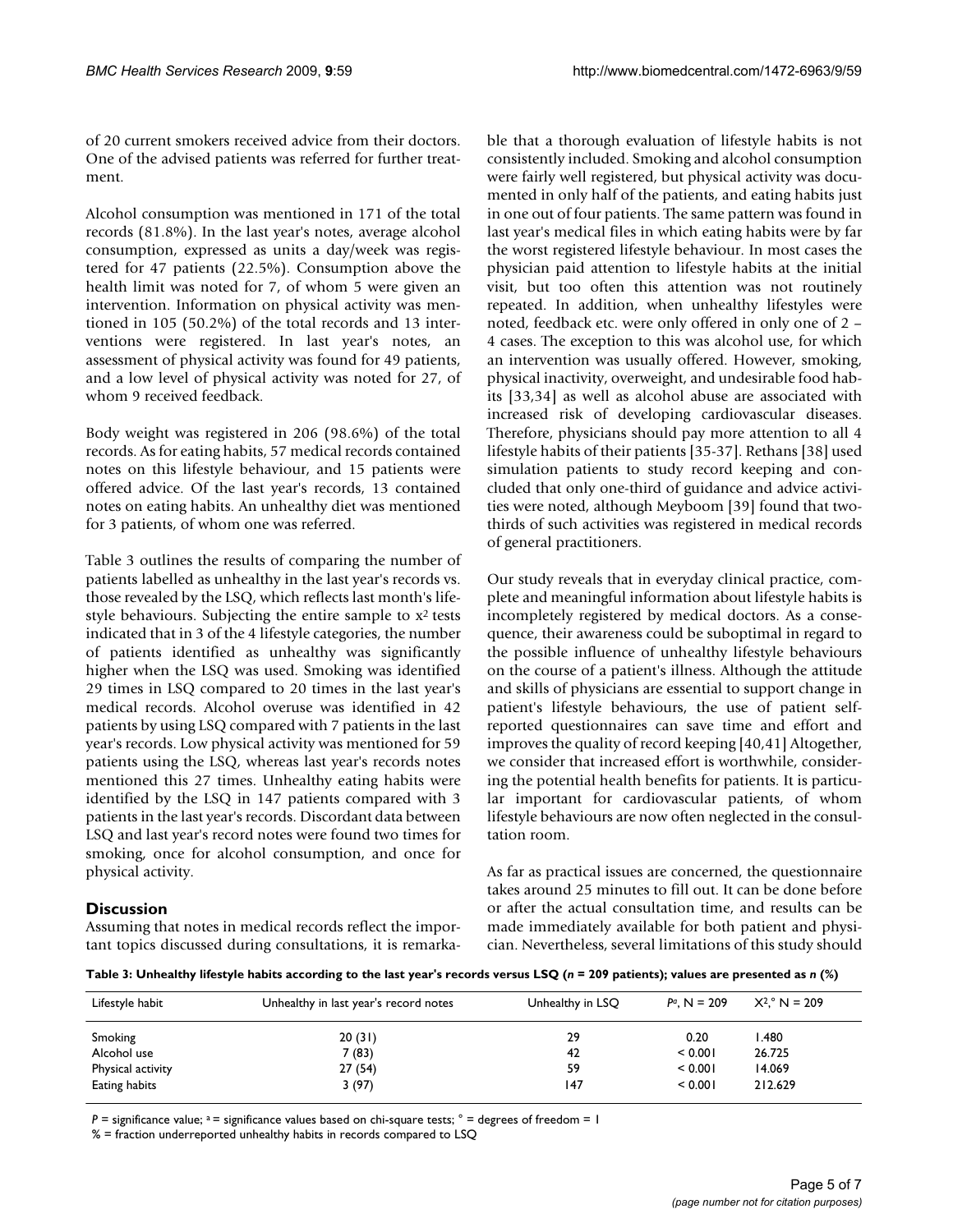be mentioned. Firstly, our registration consulting room activities was based on analysis of the medical records, and attention might have been paid to lifestyle w/o being recorded. However, it is to be expected that lifestyle changes would be recorded, if considered important. Secondly, the information registered from medical records often contained subjective statements and lacked detail. Therefore, it cannot be ruled out that we underestimated or, less likely, overestimated the presence of unhealthy lifestyle habits. Thirdly, we limited our observations to the initial visit and record notes of the last year's treatment, but not the interval between. Therefore we might have overlooked attention given to lifestyle habits before last year. Lastly, our use of percentage agreement as the only measure for estimating the inter- and intra observer reliability might have been insufficient, because it does not account for chance agreement [42].

#### **Conclusion**

Medical specialists tend to underreport, in routine medical notes, their patients' unhealthy habits. Since those habits are directly related to cardiovascular disease manifestations, this tendency is a cause for concern. Implementation of a self-report lifestyle questionnaire in the care of high-risk cardiovascular patients is feasible and will improve the screening outcome. Further studies are needed regarding the physician awareness of patients' lifestyle, assessing if and how they practice feedback, advice and referral to address lifestyle behaviours.

#### **Competing interests**

The authors declare that they have no competing interests.

#### **Authors' contributions**

AJF participated in the design of the study and drafted the manuscript. SJHB participated in the design of the study and in its coordination. HW participated in the design of the study and helped to draft the manuscript. GMS conceived of the study and helped to draft the manuscript. All authors read and approved the final manuscript.

#### **Acknowledgements**

The authors acknowledge the help of Mrs. Van Bastelaar, K, who collected and stored the data and Mrs. Phillips, L, who redirected the text.

This study is funded by ZonMw, Netherlands Organisation for Health Research and Development (Project number: 31000052).

#### **References**

- 1. **The European Health Report 2002. Copenhagen, WHO Regional Office for Europe** 2002 [[http://www.who.dk/document/](http://www.who.dk/document/e76907.pdf) [e76907.pdf\]](http://www.who.dk/document/e76907.pdf). (WHO Regional Publications, European Series, No. 97)
- 2. Kromhout D, Menotti A, Kesteloot H, Sans S: **[Prevention of coro](http://www.ncbi.nlm.nih.gov/entrez/query.fcgi?cmd=Retrieve&db=PubMed&dopt=Abstract&list_uids=11854133)[nary heart disease by diet and lifestyle: evidence from pro](http://www.ncbi.nlm.nih.gov/entrez/query.fcgi?cmd=Retrieve&db=PubMed&dopt=Abstract&list_uids=11854133)spective cross-cultural, cohort and intervention studies.** *Circulation* 2002, **105:**893-8.
- 3. Room R, Babor T, Rehm J: **[Alcohol and Public Health.](http://www.ncbi.nlm.nih.gov/entrez/query.fcgi?cmd=Retrieve&db=PubMed&dopt=Abstract&list_uids=15705462)** *Lancet* 2005, **365:**519-30.
- 4. **Gaining Health The European Strategy for the Prevention and Control of Non communicable Diseases 2006** [\[http://](http://www.euro.who.int/document/E89306.pdf) [www.euro.who.int/document/E89306.pdf\]](http://www.euro.who.int/document/E89306.pdf)
- 5. **Nationaal Kompas Volksgezondheid** 2008 [\[http://www.nation](http://www.nationaalkompas.nl) [aalkompas.nl](http://www.nationaalkompas.nl)].
- 6. Jensen G, Nyboe J, Appleyard M, Schnohr P: **[Risk factors for acute](http://www.ncbi.nlm.nih.gov/entrez/query.fcgi?cmd=Retrieve&db=PubMed&dopt=Abstract&list_uids=2040311) [myocardial infarction in Copenhagen II: Smoking, alcohol](http://www.ncbi.nlm.nih.gov/entrez/query.fcgi?cmd=Retrieve&db=PubMed&dopt=Abstract&list_uids=2040311) intake, physical activity, oral contraception, diabetes, lipids, [and blood pressure.](http://www.ncbi.nlm.nih.gov/entrez/query.fcgi?cmd=Retrieve&db=PubMed&dopt=Abstract&list_uids=2040311)** *Eur Heart J* 1991, **12:**298-308.
- 7. Ornish D, Scherwitz LW, Billings JH, Gould KL, Merritt TA, Sparler S, Armstrong WT, Ports TA, Kirkeeide RL, Hogeboom C, Brand RJ: **[Intensive lifestyle changes for reversal of coronary heart dis](http://www.ncbi.nlm.nih.gov/entrez/query.fcgi?cmd=Retrieve&db=PubMed&dopt=Abstract&list_uids=9863851)[ease.](http://www.ncbi.nlm.nih.gov/entrez/query.fcgi?cmd=Retrieve&db=PubMed&dopt=Abstract&list_uids=9863851)** *JAMA* 1998:2001-2007.
- 8. van Berkel TFM, Boersma H, Roos-Hesselink JW, Erdman RAM, Simoons ML: **[Impact of smoking cessation and smoking inter](http://www.ncbi.nlm.nih.gov/entrez/query.fcgi?cmd=Retrieve&db=PubMed&dopt=Abstract&list_uids=10581135)[ventions in patients with coronary heart disease.](http://www.ncbi.nlm.nih.gov/entrez/query.fcgi?cmd=Retrieve&db=PubMed&dopt=Abstract&list_uids=10581135)** *Eur Heart J* 1999, **20(24):**1773-1782.
- 9. Whelton PK, He J, Appel LJ, *et al.*: **[Primary prevention of hyper](http://www.ncbi.nlm.nih.gov/entrez/query.fcgi?cmd=Retrieve&db=PubMed&dopt=Abstract&list_uids=12377087)[tension: clinical and public health advisory from the National](http://www.ncbi.nlm.nih.gov/entrez/query.fcgi?cmd=Retrieve&db=PubMed&dopt=Abstract&list_uids=12377087) [High Blood Pressure Education Program.](http://www.ncbi.nlm.nih.gov/entrez/query.fcgi?cmd=Retrieve&db=PubMed&dopt=Abstract&list_uids=12377087)** *JAMA* 2002, **288:**1882-1888.
- Main Results of the PREMIER Clinical Trial Writing Group of the PRE-MIER Collaborative Research Group: **[Effects of Comprehensive](http://www.ncbi.nlm.nih.gov/entrez/query.fcgi?cmd=Retrieve&db=PubMed&dopt=Abstract&list_uids=12709466) [Lifestyle Modification on Blood Pressure Control.](http://www.ncbi.nlm.nih.gov/entrez/query.fcgi?cmd=Retrieve&db=PubMed&dopt=Abstract&list_uids=12709466)** *JAMA* 2003, **289:**2083-2093.
- 11. The task force for the management of arterial hypertension of the European Society of Hypertension (ESH) and of the European Society of Cardiology (ESC): **[2007 Guidelines for the management of](http://www.ncbi.nlm.nih.gov/entrez/query.fcgi?cmd=Retrieve&db=PubMed&dopt=Abstract&list_uids=17562668) [arterial hypertension.](http://www.ncbi.nlm.nih.gov/entrez/query.fcgi?cmd=Retrieve&db=PubMed&dopt=Abstract&list_uids=17562668)** *Eur Heart J* 2007, **28(12):**1462-536.
- 12. **[Clinical reality of coronary prevention guidelines: a compar](http://www.ncbi.nlm.nih.gov/entrez/query.fcgi?cmd=Retrieve&db=PubMed&dopt=Abstract&list_uids=11293642)[ison of EUROASPIRE I and II in nine countries.](http://www.ncbi.nlm.nih.gov/entrez/query.fcgi?cmd=Retrieve&db=PubMed&dopt=Abstract&list_uids=11293642)** *Lancet* 2001, **357:**995-1001.
- 13. Nawaz H, Adams ML, Katz DL: **[Physician-patient interactions](http://www.ncbi.nlm.nih.gov/entrez/query.fcgi?cmd=Retrieve&db=PubMed&dopt=Abstract&list_uids=11133331) [regarding diet, exercise, and smoking.](http://www.ncbi.nlm.nih.gov/entrez/query.fcgi?cmd=Retrieve&db=PubMed&dopt=Abstract&list_uids=11133331)** *Prev Med* 2000, **31:**652-57.
- 14. van Drenth BB, Hulscher ME, Mokkink HG, Wouden JC van der, van Weel C, Grol RP: **[Cardiovascular risk detection and interven](http://www.ncbi.nlm.nih.gov/entrez/query.fcgi?cmd=Retrieve&db=PubMed&dopt=Abstract&list_uids=10985270)[tion in general practice: the patients' views.](http://www.ncbi.nlm.nih.gov/entrez/query.fcgi?cmd=Retrieve&db=PubMed&dopt=Abstract&list_uids=10985270)** *Int J Qual Health Care* 2000, **12:**319-24.
- 15. Ellerbeck EF, Ahluwalia JS, Jolicoeur DG, Gladden J, Mosier MC: **[Direct observation of smoking cessation activities in primary](http://www.ncbi.nlm.nih.gov/entrez/query.fcgi?cmd=Retrieve&db=PubMed&dopt=Abstract&list_uids=11509163) [care practice.](http://www.ncbi.nlm.nih.gov/entrez/query.fcgi?cmd=Retrieve&db=PubMed&dopt=Abstract&list_uids=11509163)** *J Fam Pract* 2001, **50:**688-93.
- 16. Frijling BD, Lobo CM, Hulscher ME, van Drenth BB, Braspenning JC, Prins A, Wouden JC van der, Grol RP: **[Provision of information](http://www.ncbi.nlm.nih.gov/entrez/query.fcgi?cmd=Retrieve&db=PubMed&dopt=Abstract&list_uids=12401416) [and advice in cardiovascular care: clinical performance of](http://www.ncbi.nlm.nih.gov/entrez/query.fcgi?cmd=Retrieve&db=PubMed&dopt=Abstract&list_uids=12401416) [general practitioners.](http://www.ncbi.nlm.nih.gov/entrez/query.fcgi?cmd=Retrieve&db=PubMed&dopt=Abstract&list_uids=12401416)** *Patient Educ Couns* 2002, **48:**131-7.
- 17. Pinto B, Goldstein MG, Marcus BH: **[Activity counselling by pri](http://www.ncbi.nlm.nih.gov/entrez/query.fcgi?cmd=Retrieve&db=PubMed&dopt=Abstract&list_uids=9672943)[mary care physicians.](http://www.ncbi.nlm.nih.gov/entrez/query.fcgi?cmd=Retrieve&db=PubMed&dopt=Abstract&list_uids=9672943)** *Prev Med* 1998, **27:**506-513.
- 18. Brull R, Ghali WA, Quan H: **[Missed opportunities for prevention](http://www.ncbi.nlm.nih.gov/entrez/query.fcgi?cmd=Retrieve&db=PubMed&dopt=Abstract&list_uids=10234343) [in general internal medicine.](http://www.ncbi.nlm.nih.gov/entrez/query.fcgi?cmd=Retrieve&db=PubMed&dopt=Abstract&list_uids=10234343)** *CMAJ* 1999, **160:**1137-40.
- 19. Mant D, Phillips A: **Can the prevalence of disease risk factors be assessed from general practice records?** *Br Med J* 1986, **292(6513):**102-4.
- 20. Mant J, Murphy M, Rose P, Vessey M: **[The accuracy of general](http://www.ncbi.nlm.nih.gov/entrez/query.fcgi?cmd=Retrieve&db=PubMed&dopt=Abstract&list_uids=10912559) [practitioner records of smoking and alcohol use: comparison](http://www.ncbi.nlm.nih.gov/entrez/query.fcgi?cmd=Retrieve&db=PubMed&dopt=Abstract&list_uids=10912559)** [with patient questionnaires.](http://www.ncbi.nlm.nih.gov/entrez/query.fcgi?cmd=Retrieve&db=PubMed&dopt=Abstract&list_uids=10912559) **22(2):**198-201.
- 21. Murray RL, Coleman T, Antoniak M, Fergus A, Britton J, Lewis SA: **The potential to improve ascertainment and intervention to reduce smoking in primary care: a cross-sectional survey.** *BMC Health Serv Res* 2008, **11(8):**6.
- 22. Palonen KP, Allison JJ, Heudebert GR, Willett LL, Kiefe CI, Wall TC, Houston TK: **Measuring Resident Physicians' Performance of Preventive Care: Comparing Chart Review with Patient Survey.** *J General Intern Med* 2006, **21:**226-230.
- 23. Eccles M, Ford GA, Duggan S, Steen N: **[Are postal questionnaire](http://www.ncbi.nlm.nih.gov/entrez/query.fcgi?cmd=Retrieve&db=PubMed&dopt=Abstract&list_uids=10622014) surveys of reported activity valid? An exploration using gen[eral practitioner management of hypertension in older peo](http://www.ncbi.nlm.nih.gov/entrez/query.fcgi?cmd=Retrieve&db=PubMed&dopt=Abstract&list_uids=10622014)[ple.](http://www.ncbi.nlm.nih.gov/entrez/query.fcgi?cmd=Retrieve&db=PubMed&dopt=Abstract&list_uids=10622014)** *Br J Gen Pract* 1999, **49(438):**35-8.
- 24. Rothemich SF, Woolf SH, Johnson RE, Burgett AE, Flores SK, Mars-land DW, Ahluwalia JS: [Effect on cessation counseling of docu](http://www.ncbi.nlm.nih.gov/entrez/query.fcgi?cmd=Retrieve&db=PubMed&dopt=Abstract&list_uids=18195316)**[menting smoking status as a routine vital sign: an ACORN](http://www.ncbi.nlm.nih.gov/entrez/query.fcgi?cmd=Retrieve&db=PubMed&dopt=Abstract&list_uids=18195316) [study.](http://www.ncbi.nlm.nih.gov/entrez/query.fcgi?cmd=Retrieve&db=PubMed&dopt=Abstract&list_uids=18195316)** *Ann Fam Med* 2008, **6(1):**60-8.
- 25. Pomerleau CS, Carton SM, Lutzke ML, Flessland KA, Pomerleau OF: **Reliability of the Fagerström Tolerance Questionnaire and**